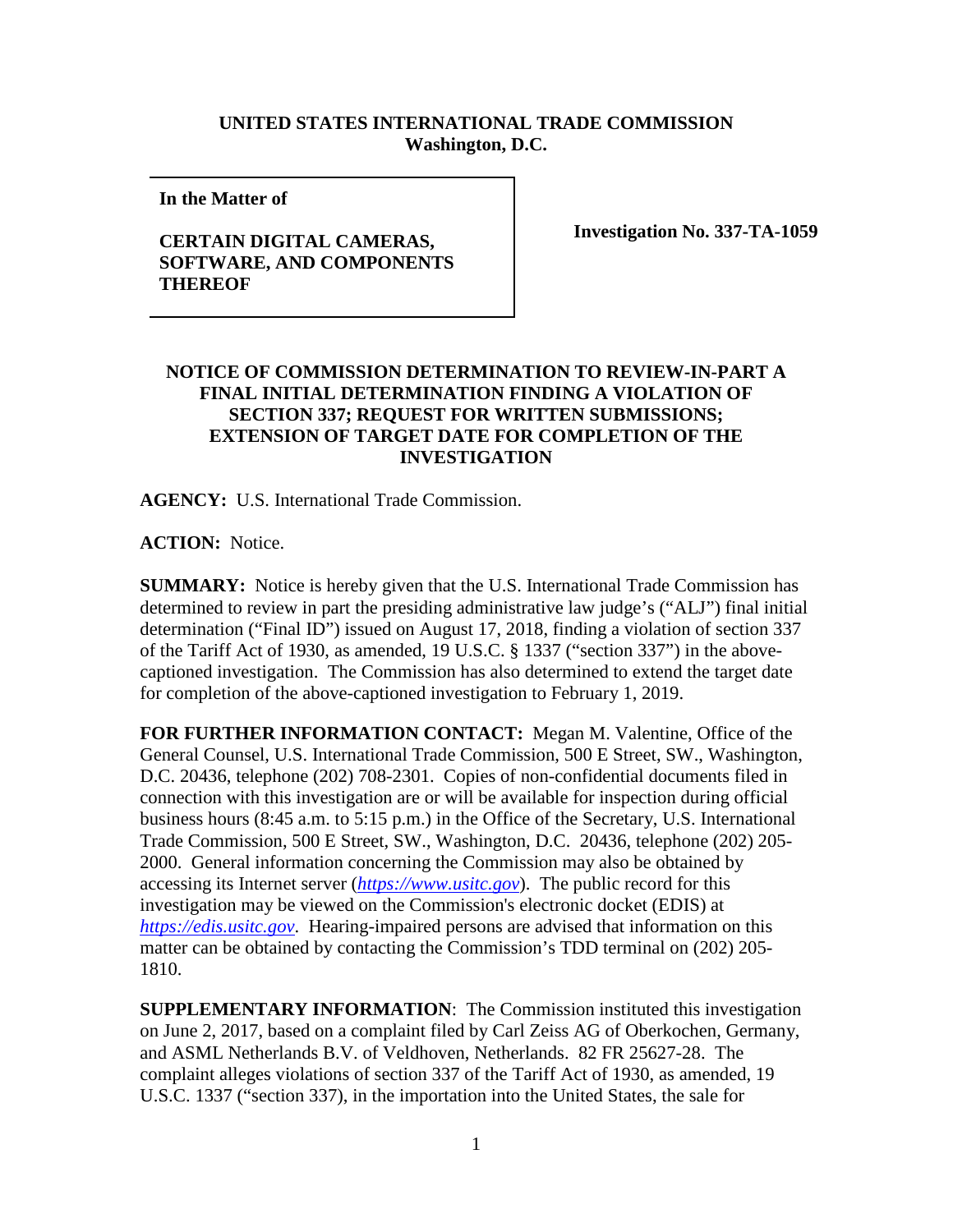importation, and the sale within the United States after importation of certain digital cameras, software, and components thereof that infringe U.S. Patent Nos. 6,301,440 ("the '440 patent"); 6,463,163 ("the '163 patent"); 6,714,241 ("the '241 patent"); 6,731,335 ("the '335 patent"); 6,834,128 ("the '128 patent"); 7,297,916 ("the '916 patent"); and 7,933,454 ("the '454 patent"). *Id.* The complaint further alleges that a domestic industry exists in the United States. The Commission's Notice of Investigation named as respondents Nikon Corporation of Tokyo, Japan; Sendai Nikon Corporation of Natori, Japan; Nikon Inc. of Melville, New York; Nikon (Thailand) Co., Ltd. of Ayutthaya, Thailand; Nikon Imaging (China) Co., Ltd. of Wuxi, China; and PT Nikon Indonesia of Jakarta, Indonesia. *Id.* at 25627. The Office of Unfair Import Investigations is not participating in this investigation. *Id.* The Commission later terminated respondent PT Nikon from the investigation. Order No. 36 (Dec. 27, 2017) (unreviewed Notice (Jan. 19, 2018)). The Commission also subsequently terminated from the investigation all claims of the '163 and '335 patents and certain claims of the '440, '241, '128, '916, and '454 patents. Order No. 23 (Oct. 3, 2017) (unreviewed Notice (Oct. 17, 2017)); Order No. 32 (Nov. 22, 2017) (unreviewed Notice (Dec. 19, 2017)); Order No. 45 (Feb. 5, 2018) (unreviewed Notice (Mar. 6, 2018)); Order No. 65 (Mar. 27, 2018) (unreviewed Notice (Apr. 25, 2018)); Order No. 67 (Apr. 13, 2018) (unreviewed Notice (May 4, 2018)).

On August 17, 2018, the ALJ issued her Final ID, finding a violation of section 337 with respect to asserted claims 1 and 8 of the '916, asserted claims 6, 35, and 39 of the '440 patent, and asserted claim 22 of the '454 patent. The final ID finds no violation as to asserted claims 1, 12, and 16 of the '128 patent, asserted claim 10 of the '241 patent, and asserted claims 37, 46, and 50 of the '440 patent.

In particular, the Final ID finds that asserted claims 1 and 8 of the '916 patent read on the accused products under the DOE. The Final ID also finds that asserted claims 1 and 8 are not invalid for obviousness under 35 U.S.C. § 103. The Final ID further finds that Zeiss has satisfied the technical prong of the domestic industry ("DI") requirement with respect to the '916 patent.

The Final ID finds that asserted claims 6, 35, 37, 39, 46, and 50 of the '440 patent read on the accused products. The Final ID also finds that asserted claim 37 is invalid as anticipated under 35 U.S.C. § 102, but that asserted claims 6, 35, 39, 46, and 50 are not invalid as anticipated under 35 U.S.C. § 102 or for obviousness under 35 U.S.C. § 103. The Final ID further finds that Zeiss has satisfied the technical prong of the DI requirement with respect to the '440 patent.

The Final ID finds that asserted claim 22 of the '454 patent reads on the accused products. The Final ID also finds that asserted claim 22 is not invalid as anticipated under 35 U.S.C. § 102 or for obviousness under 35 U.S.C. § 103. The Final ID further finds that Zeiss has satisfied the technical prong of the DI requirement with respect to the '454 patent.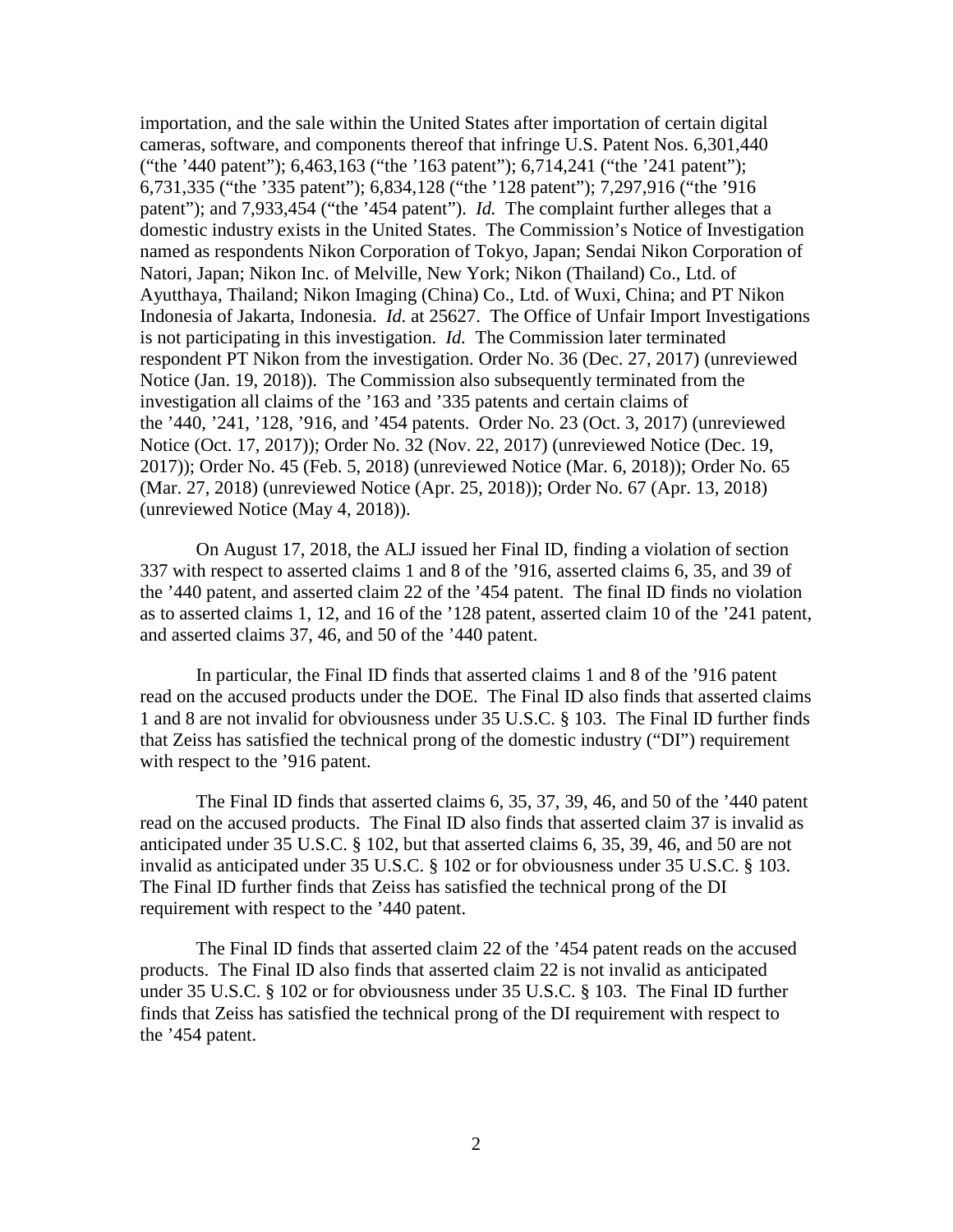The Final ID finds that asserted claims 1, 12, and 16 of the '128 patent do not read on the accused products. The Final ID also finds that asserted claims 1, 12, and 16 are invalid for obviousness under 35 U.S.C. § 103 or as indefinite under 35 U.S.C. § 112. The Final ID further finds that Zeiss has not satisfied the technical prong of the DI requirement with respect to the '128 patent.

The Final ID finds that asserted claim 10 of the '241 patent reads on one of the accused products – the D610 camera. The Final ID also finds that asserted claim 10 is not invalid for obviousness under 35 U.S.C. § 103. The Final ID finds that Zeiss has not satisfied the technical prong of the DI requirement with respect to the '241 patent.

In addition, the Final ID finds that Zeiss proved direct infringement by Nikon of only the asserted apparatus and system claims and failed to prove third-party direct infringement or indirect infringement with respect to asserted method claims 46 and 50 of the '440 patent and asserted method claims 12 and 16 of the '128 patent.

The Final ID finds that Zeiss has shown, with respect to the '916, 440, and '454 patent, that it has a domestic industry in the process of being established pursuant to section 337(a)(2) and has satisfied the economic prong of the DI requirement pursuant to section 337(a)(3)(B) (significant employment of labor or capital) and/or (C) (substantial investment in exploitation of the asserted patents).

The Final ID also contains the ALJ's recommended determination on remedy and bonding. The ALJ recommended that the appropriate remedy is a limited exclusion order, including a certification provision, and cease and desist orders against each of the Nikon respondents. The ALJ recommended the imposition of a bond of 0% (no bond) during the period of Presidential review.

On September 4, 2018, the parties each filed petitions for review of numerous aspects of the Final ID. On September 12, 2018, the parties filed responses to the respective petitions for review.

On September 19, 2018, Zeiss filed a post-RD statement on the public interest pursuant to Commission Rule 210.50(a)(4). Nikon did not submit a public interest statement. No public interest submissions were filed by the public in response to the post-RD Commission Notice issued on August 20, 2018. *See* Notice of Request for Statements on the Public Interest (Aug. 20, 2018); 83 FR 42938-39 (Aug. 24, 2018).

Having examined the record of this investigation, including the Final ID, the petitions for review, and the responses thereto, the Commission has determined to review the Final ID in part.

With respect to the '916 patent, the Commission has determined to review the Final ID's construction of the limitation "wherein a thickness of the second set of layers is larger than a thickness of the first set of layers to reduce size of the sensor die." Accordingly, the Commission has determined to review the Final ID's findings regarding whether asserted claims 1 and 8 read on the accused products, as well as the Final ID's findings concerning validity and the technical prong of the DI requirement with respect to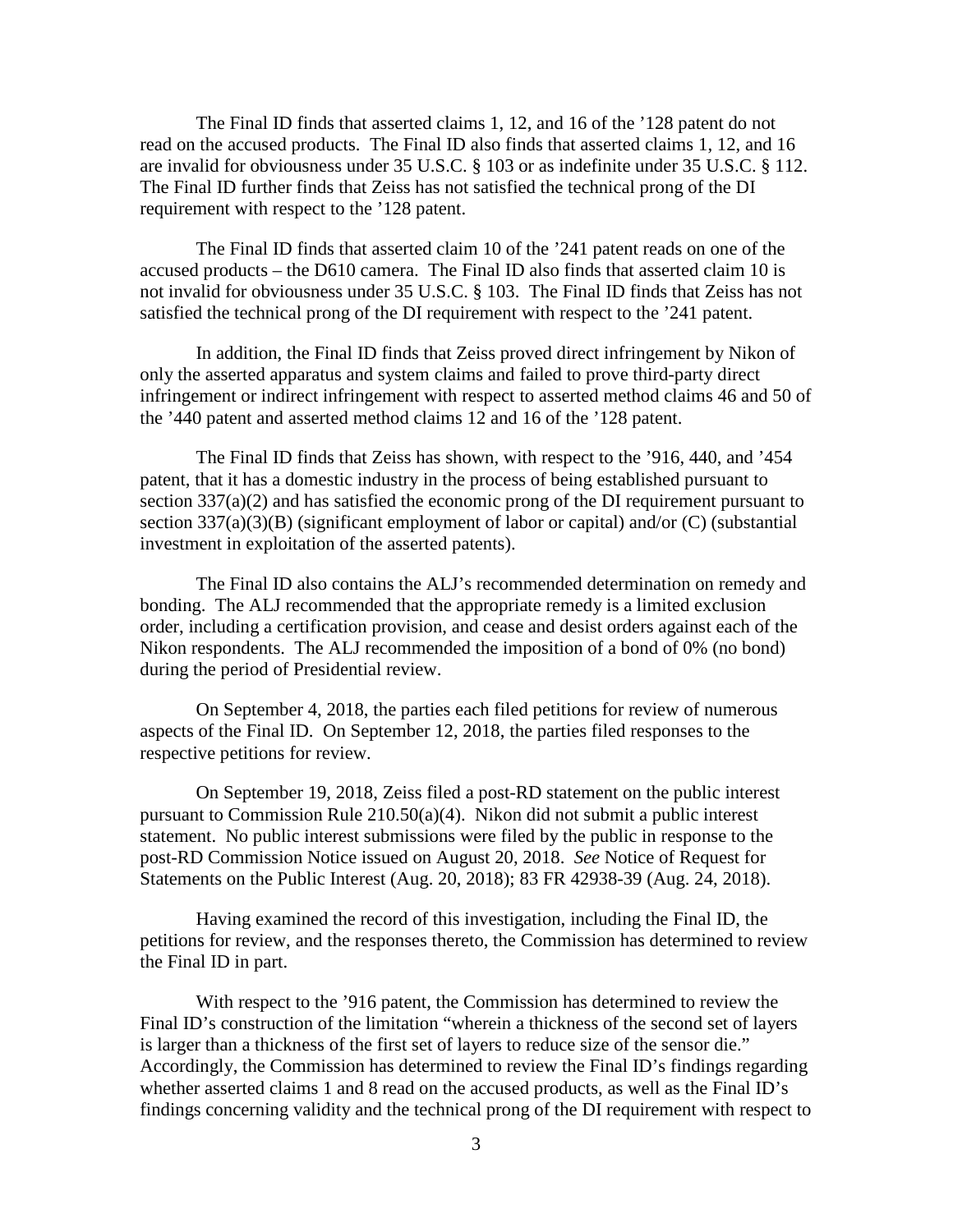## those claims.

With respect to the '440 patent, the Commission has determined to review the Final ID's finding that the limitation "photographic expert unit which adjusts image capture parameters" recited in unasserted independent claim 1 is not a means-plusfunction claim under 35 U.S.C. § 112 ¶ 6. Accordingly, the Commission has determined to review the Final ID's findings regarding whether asserted claims 6, 35, 37, and 39 read on the accused products, as well as the Final ID's findings concerning validity and the technical prong of the DI requirement with respect to those claims.

With respect to the '454 patent, the Commission has determined to review the Final ID's findings regarding whether asserted claim 22 reads on the accused products, as well as the Final ID's findings concerning validity and the technical prong of the DI requirement with respect to that claim.

With respect to the '128 patent, the Commission has determined to review the Final ID's construction of the limitations "coarse motion vector" and "refined mosaic" recited in asserted claim 1. The Commission has also determined to review the Final ID's finding that claim 1, in particular the limitation "means for generating a refined mosaic," is invalid as indefinite under 35 U.S.C. § 112. The Commission has further determined to review the Final ID's findings regarding whether asserted claim 1 reads on the accused products as well as the Final ID's findings concerning obviousness and the technical prong of the DI requirement with respect to that claim.

The Commission has determined to review the Final ID's finding that Zeiss has satisfied the economic prong of the DI requirement under section  $337(a)(3)(B)$  and (C) with respect to the '440 patent.

The Commission has determined not to review the remaining issues decided in the Final ID. In particular, the Commission has determined not to review the ID's findings that Zeiss failed to show use in the United States of the steps of the asserted claimed methods  $-i.e.,$  claims 46 and 50 of the '440 patent and claims 12 and 16 of the '128 patent. *See* Final ID at 282, 285. Zeiss has abandoned these method claims by failing to seek Commission review of these findings. Under Commission Rule 210.43(b) "[a]ny issue not raised in a petition for review will be deemed to have been abandoned by the petitioning party and may be disregarded by the Commission…." 19 C.F.R. § 210.43(b). The Commission's determination not to review the ALJ's findings that Zeiss failed to show use of the steps of the asserted claimed methods in the United States results in a determination of no violation based on those claims. The Commission also reviews and strikes the sentence that traverses pages 276-277 in the Final ID, which is the last sentence just prior to heading XII.A.

The parties are requested to brief their positions on the issues under review with reference to the applicable law and the evidentiary record. In connection with its review, the Commission is particularly interested in responses to the following questions: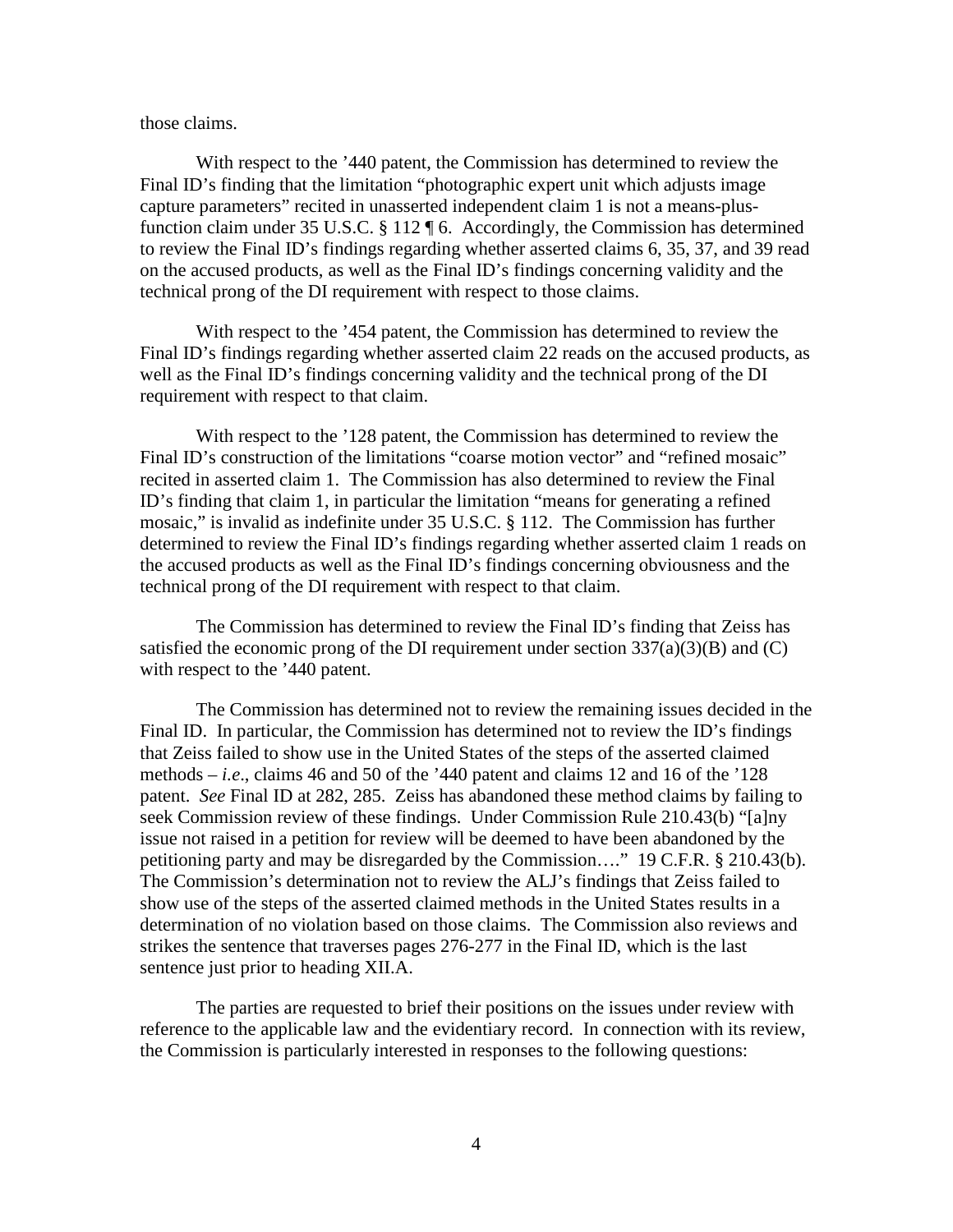- 1. If the Commission were to construe the limitation "photographic expert unit which adjusts image capture parameters" recited in claim 1 of the '440 patent as a means-plus-function claim under 35 U.S.C. § 112 ¶ 6, please explain whether the patent specification discloses sufficient structure to preclude a finding of indefiniteness under 35 U.S.C. § 112.
- 2. Please address whether, under Zeiss's proposed construction, the limitation "refined mosaic" recited in claim 1 of the '128 patent is invalid under 35 U.S.C. § 112 for indefiniteness.

The parties have been invited to brief only these discrete issues, as enumerated above, with reference to the applicable law and evidentiary record. The parties are not to brief other issues on review, which are adequately presented in the parties' existing filings.

In connection with the final disposition of this investigation, the Commission may (1) issue an order that could result in the exclusion of the subject articles from entry into the United States, and/or (2) issue one or more cease and desist orders that could result in the respondent(s) being required to cease and desist from engaging in unfair acts in the importation and sale of such articles. Accordingly, the Commission is interested in receiving written submissions that address the form of remedy, if any, that should be ordered. If a party seeks exclusion of an article from entry into the United States for purposes other than entry for consumption, the party should so indicate and provide information establishing that activities involving other types of entry either are adversely affecting it or likely to do so. For background, see *Certain Devices for Connecting Computers via Telephone Lines*, Inv. No. 337-TA-360, USITC Pub. No. 2843 (December 1994) (Commission Opinion).

If the Commission contemplates some form of remedy, it must consider the effects of that remedy upon the public interest. The factors the Commission will consider include the effect that an exclusion order and/or cease and desist orders would have on (1) the public health and welfare, (2) competitive conditions in the U.S. economy, (3) U.S. production of articles that are like or directly competitive with those that are subject to investigation, and (4) U.S. consumers. The Commission is therefore interested in receiving written submissions that address the aforementioned public interest factors in the context of this investigation.

If the Commission orders some form of remedy, the U.S. Trade Representative, as delegated by the President, has 60 days to approve or disapprove the Commission's action. *See* Presidential Memorandum of July 21, 2005, 70 FR 43251 (July 26, 2005). During this period, the subject articles would be entitled to enter the United States under bond, in an amount determined by the Commission and prescribed by the Secretary of the Treasury. The Commission is therefore interested in receiving submissions concerning the amount of the bond that should be imposed if a remedy is ordered.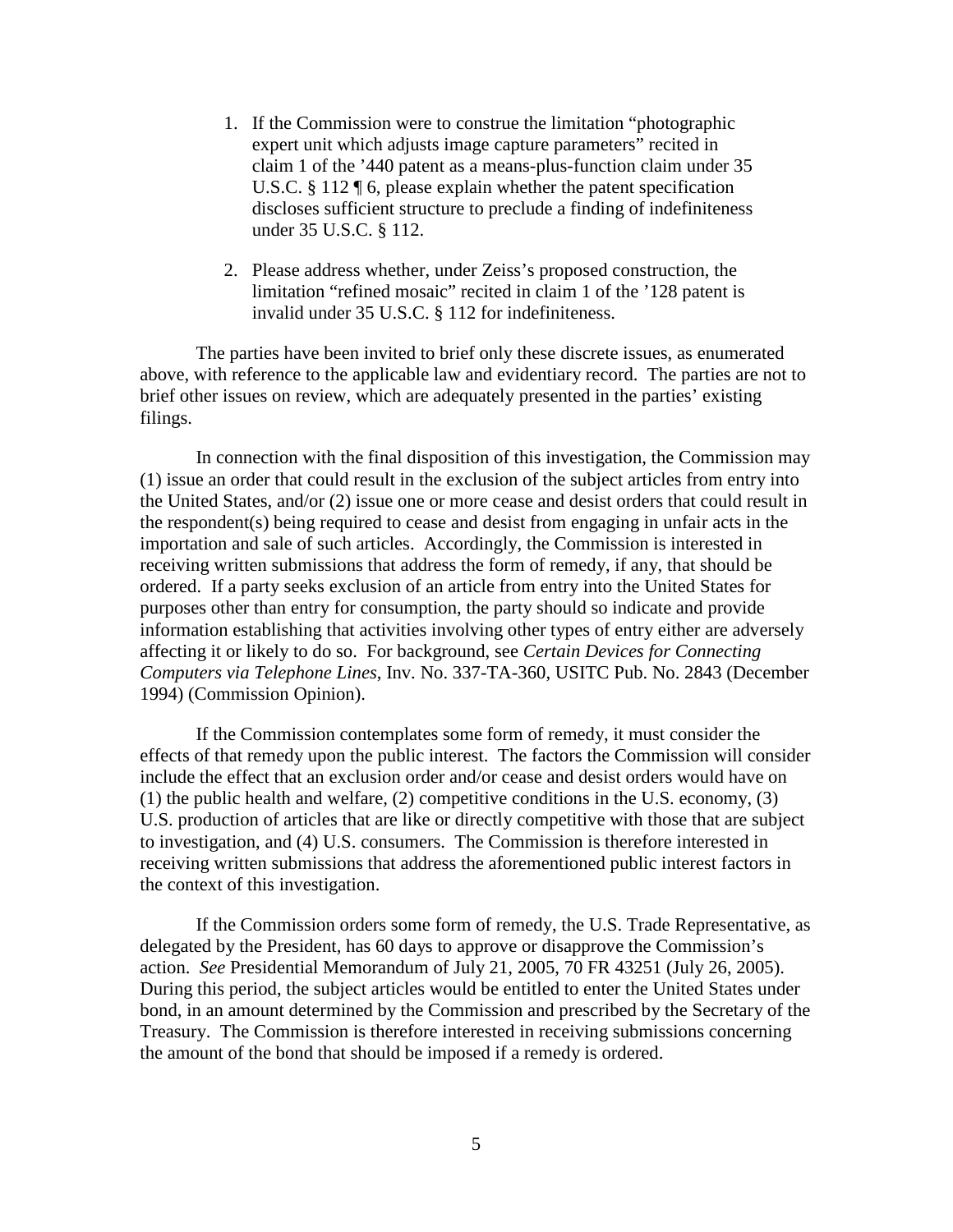**WRITTEN SUBMISSIONS:** The parties to the investigation are requested to file written submissions on the issues identified in this notice. Parties to the investigation, interested government agencies, and any other interested parties are encouraged to file written submissions on the issues of remedy, the public interest, and bonding. Such submissions should address the recommended determination by the ALJ on remedy and bonding. Complainant is also requested to submit proposed remedial orders for the Commission's consideration. Complainant is further requested to state the dates that the patents expire, the HTSUS numbers under which the accused products are imported, and any known importers of the accused products. The written submissions and proposed remedial orders must be filed no later than close of business on **November 26, 2018**. Initial submissions are limited to **30** pages, not including any attachments or exhibits related to discussion of the public interest. Reply submissions must be filed no later than the close of business on **December 3, 2018**. Reply submissions are limited to **15** pages, not including any attachments or exhibits related to discussion of remedy, the public interest, and bonding. No further submissions on these issues will be permitted unless otherwise ordered by the Commission.

Persons filing written submissions must file the original document electronically on or before the deadlines stated above and submit 8 true paper copies to the Office of the Secretary by noon the next day pursuant to section 210.4(f) of the Commission's Rules of Practice and Procedure (19 C.F.R. 210.4(f)). Submissions should refer to the investigation number ("Inv. No. 337-TA-1059") in a prominent place on the cover page and/or the first page. (*See* Handbook for Electronic Filing Procedures, [https://www.usitc.gov/secretary/documents/handbook\\_on\\_filing\\_procedures.pdf\)](https://www.usitc.gov/secretary/documents/handbook_on_filing_procedures.pdf). Persons with questions regarding filing should contact the Secretary (202-205-2000).

Any person desiring to submit a document to the Commission in confidence must request confidential treatment. All such requests should be directed to the Secretary to the Commission and must include a full statement of the reasons why the Commission should grant such treatment. *See* 19 CFR 201.6. Documents for which confidential treatment by the Commission is properly sought will be treated accordingly. All information, including confidential business information and documents for which confidential treatment is properly sought, submitted to the Commission for purposes of this Investigation may be disclosed to and used: (i) by the Commission, its employees and Offices, and contract personnel (a) for developing or maintaining the records of this or a related proceeding, or (b) in internal investigations, audits, reviews, and evaluations relating to the programs, personnel, and operations of the Commission including under 5 U.S.C. Appendix 3; or (ii) by U.S. government employees and contract personnel<sup>[\[1\]](#page-5-0)</sup>, solely for cybersecurity purposes. All nonconfidential written submissions will be available for public inspection at the Office of the Secretary and on EDIS.

The Commission has also determined to extend the target date for completion of the above-captioned investigation to February 1, 2019.

<span id="page-5-0"></span> <sup>[1]</sup> All contract personnel will sign appropriate nondisclosure agreements.